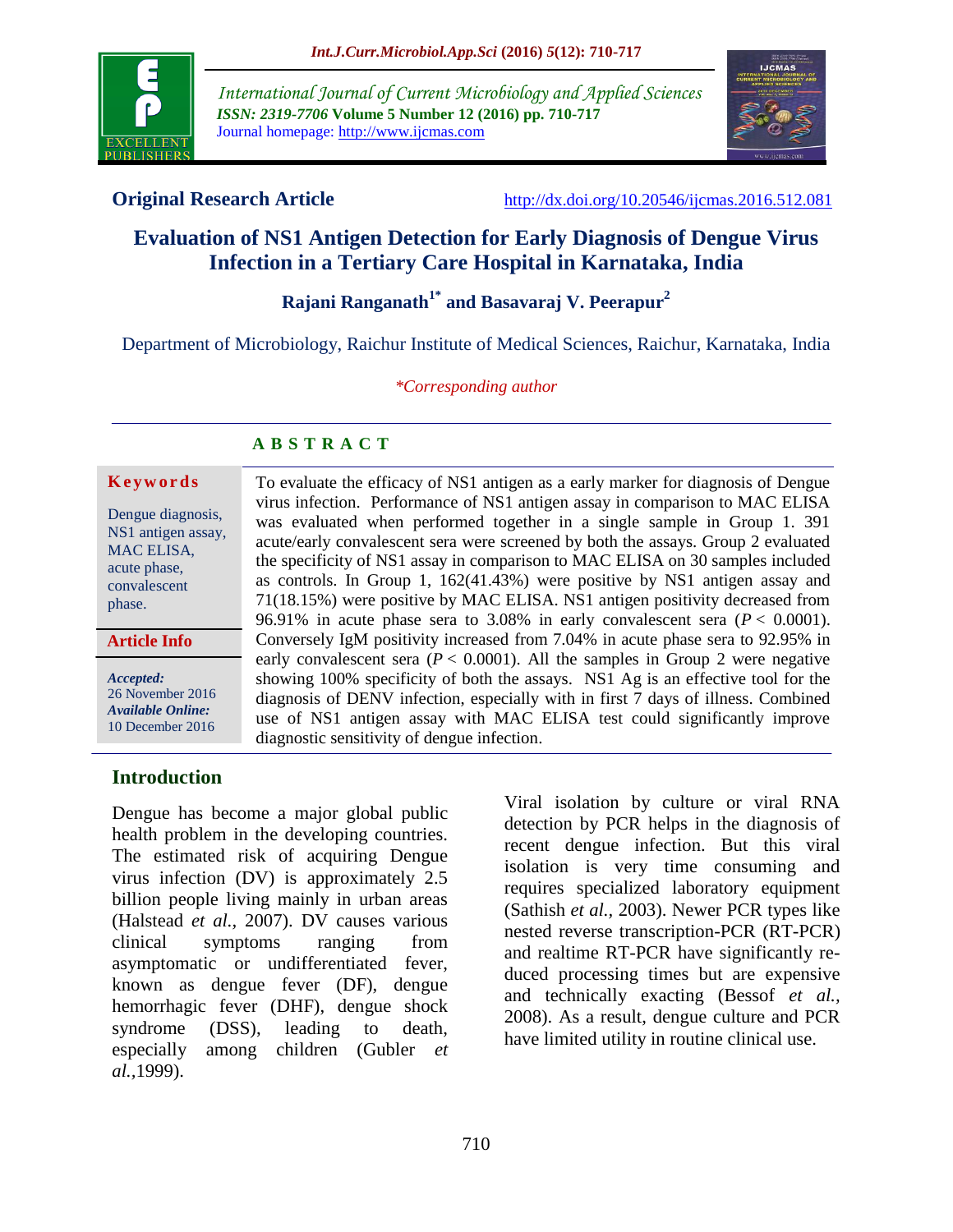Rapid newer test for presumptive diagnosis of dengue is detection of NS1 (Non structural protein) Ag. This antigen is a highly conserved glycoprotein that is essential for the viability of dengue virus (Dussart *et al.,* 2006). The first immunoglobulin isotype to appear is IgM antibody, suggesting recent infection. One of the most recent advances for routine dengue diagnosis is IgM antibody capture ELISA (MAC ELISA) (Vaughn *et al.,* 2000). To confirm dengue during both early and late infection, combined usage of NS1 antigen and IgM antibody ELISA are promising (Andries *et al.,* 2012).

Here, in this study, we have performed both types of immunoassays; NS1 ELISA and IgM ELISA, in the samples received in our laboratory and the results of the combined tests have been compared individually with each test separately.

#### **Materials and Methods**

The comparative study was conducted in Government hospital as a part of Integrated Disease Surveillance Programme (IDSP) in Raichur, Karnataka from January 2015 to December 2015. Demographic details of the patients were collected. Depending on the reporting time of the patients, sera comprised of both acute and early convalescent phases. Samples were divided into two Groups ie Group 1 and Group 2.

Group 1 was the test group which included all patients (both adults and children) with fever fitting into WHO revised classification of dengue (WHO, 2009). The samples were screened for the presence of dengue-specific IgM antibody capture enzyme linked immunsorbent assay(MAC-ELISA),using a kit prepared by the National Institute of virology, Pune, India, strictly following the manufacurer's protocol (Cecilia *et al.,*2011).

NS1 Ag was detected in the sera by PanBio NS1Ag ELISA kit. Data was statistically analyzed by calculating the 'p' value.

Group 2 was the control group which included 30 patients. 20 were obtained from patients with fever due to known etiology other than dengue [enteric fever (12), bacterial meningitis (3), UTI (5)] and 10 were from healthy blood donors. All these 30 were screened by both the assays.

#### **Results and Discussion**

Out of the 391 samples in Group 1, 162 (41.43%) samples were positive for NS1 Ag and 71 (18.15%) were positive for IgM antibody including those that were positive by both (Table 1).

157 were from acute phase sera and 5 were from early convalescent phase out of 162 NS1Ag positive samples. The NS1 Ag detection rate decreased from 96.91% in acute phase sera to 3.08% in early convalescent sera  $(P < 0.0001)$ . All the 122 samples that were positive for NS1 Ag alone in this study group I belonged to acute phase sera (Table 2).

66 were from early convalescent phase and only 10 were from acute phase sera out of 71 MAC ELISA positive samples. All the 31 samples that were only IgM positive belonged to early convalescent phase (Table 2). IgM antibody detection rate increased from 7.04% to 92.95% (*P* < 0.0001).

Total number of male patients was 210 (53.70) and female patients were 181 (46.29%). Out of 391, highest were from 1- 10 yr age group, followed by 11-20 yrs and lowest were  $> 61$  yr age group (Fig 1).

Fig 2 depicts details of both IgM negative  $\&$ NS1 negative patients.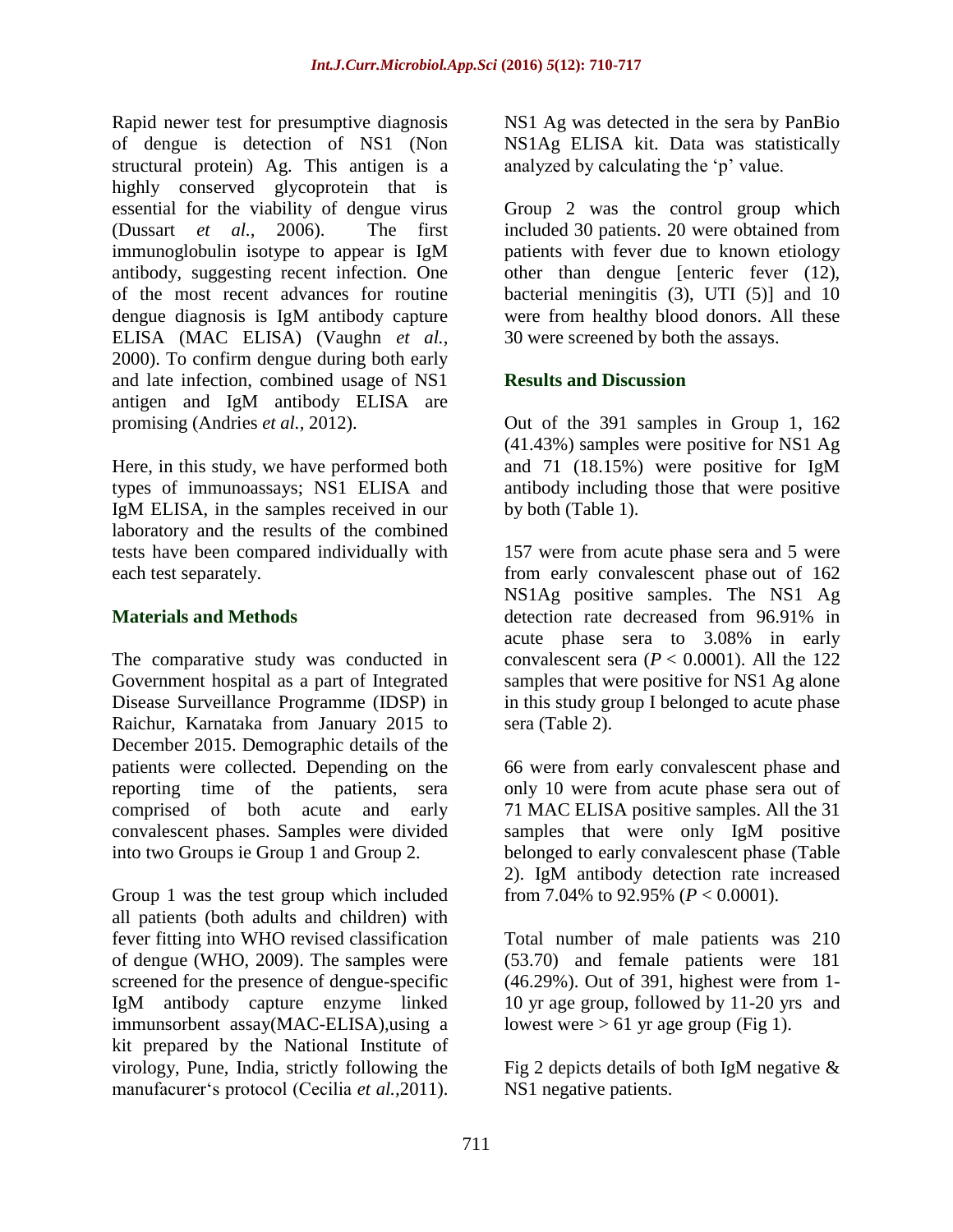Serum samples which were positive by both NS1 antigen ELISA & IgM ELISA were also highest in the age group of 1-10 yrs. (Fig :3).

Fig 4 shows serum samples that were positive only by IgM.

The IgM capture ELISA is most commonly used in India due to its low cost and ease of handling. But here it is important to understand that, NS1 antigen detection assay has an advantage over IgM detection that it can diagnose a case of dengue while the latter cannot, because IgM and IgG antibodies remain detectable for months after the clinical illness and hence test results obtained from single sera are only suggestive of infection (Andries *et al.,* 2012). To confirm a case of acute dengue infection by serology, IgM seroconversion or a fourfold increase of IgG antibody titer in paired sera must be demonstrated (Tricou *et al.,*2010).

In the present study, 31.20% sera were positive only for NS1antigen, by ELISA.

Several studies have reported a lesser values of 23.3% (Datta *et al.,*2010), 30% (Kulkarni *et al.,* 2011) as well as higher value of even 60 % (Santosh Tathe *et al.,* 2013) positivity exclusively for NS1 antigen for diagnosis of dengue. (Table 1)

In this study, 7.92% cases were positive for IgM only and 10.23% cases were positive for both NS1 antigen and IgM antibodies. This clearly concludes that we would have missed a few positive cases if only NS1 antigen or only IgM antibodies were detected. Similarly, various studies also report a significant increase in detection of dengue when both the assays were performed together in a single sample (Schilling *et al.,* 2004 and Ampaiwan *et al.,* 2008) (Table 1). Our findings are also similar to a study done by Fauziah Md *et al*. which found that on 208 dengue suspected fever cases, NS1 antigen was positive in 67 patients (32.2%) and a total of 107 patients (51.4%) were positive for IgM and IgG antibodies while a combination of these tests would raise the detection of dengue fever in 129 cases out of 208 patients (62%).

|                  |                 | NS1 antigen ELISA |                 | <b>Total</b> |
|------------------|-----------------|-------------------|-----------------|--------------|
|                  |                 | <b>Negative</b>   | <b>Positive</b> |              |
| <b>MAC ELISA</b> |                 | 198 (50.63%)      | 122(31.20%)     | 320(81.84%)  |
| <b>Negative</b>  |                 | $31(7.92\%)$      | 40(10.23%)      | 71(18.15%)   |
|                  | <b>Positive</b> |                   |                 |              |

**Table.1** Detection Rate of MAC-ELISA and NS1 Assay in Dengue Positive Samples of Group I (n=391)

**Table.2** Positivity of NS1 antigen and IgM in Early (1-7 days) and Convalescent (8-14 days) phases

**Total** 229(58.56%) 162(41.43%) 391(100%)

| Day post onset of illness | NS1              | <b>IgM</b>      |
|---------------------------|------------------|-----------------|
| 1 to 7 days               | 157/162 (96.91%) | $ 5/71(7.04\%)$ |
| 8 to 14 days              | $5/162(3.08\%)$  | 66/71(92.95%)   |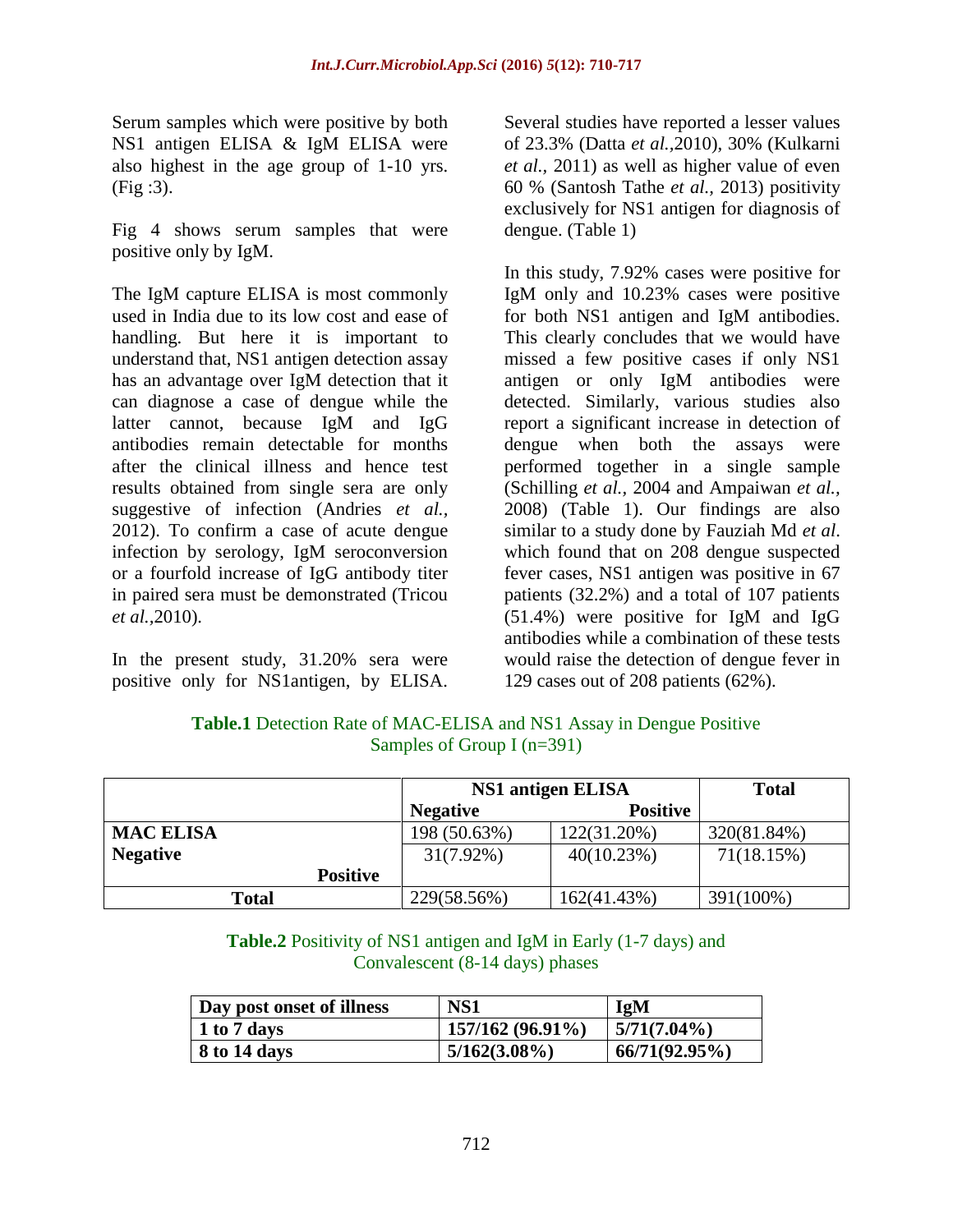

**Fig.1** Showing total no. of suspected Dengue cases at different age group & gender.



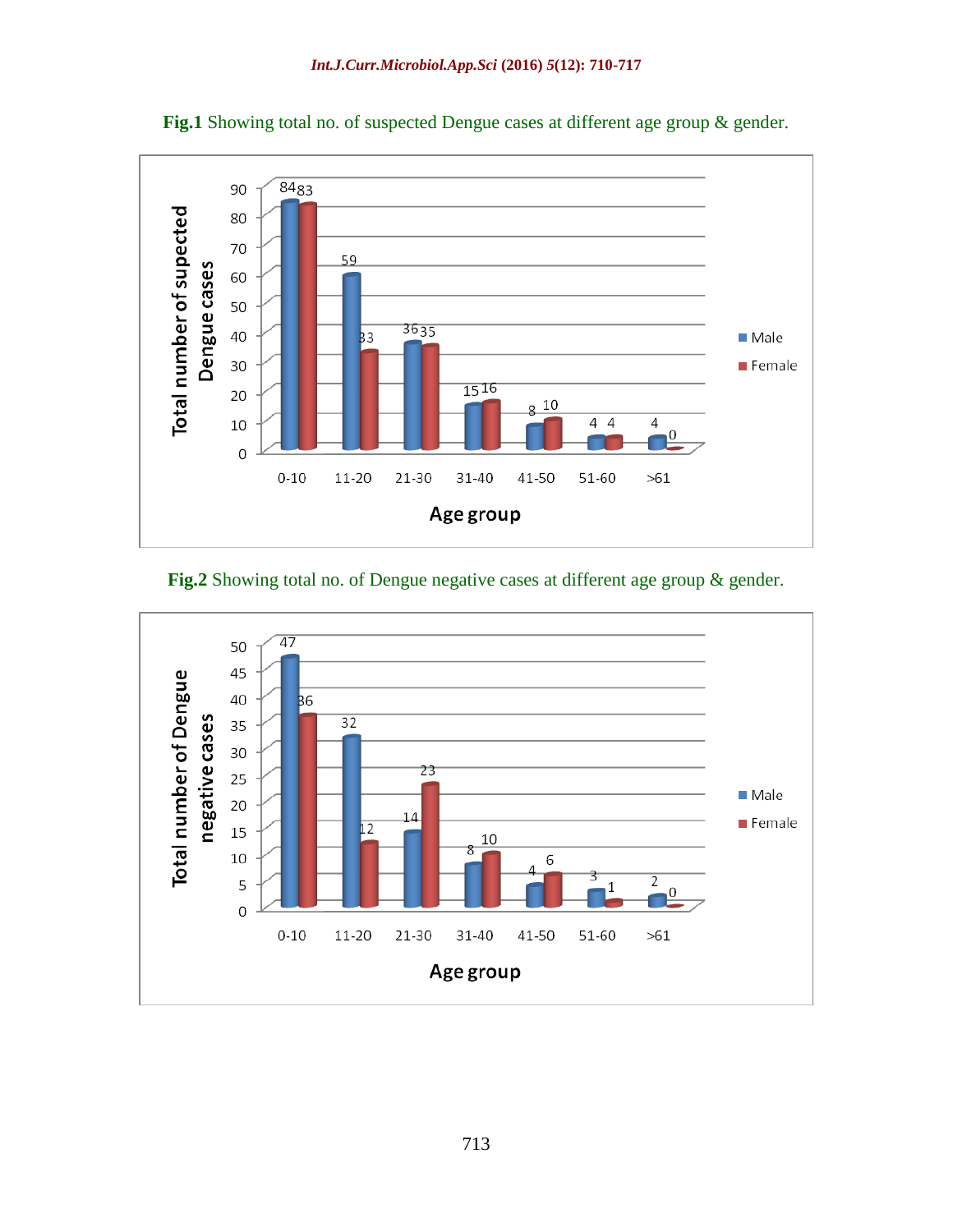

**Fig.3** Showing total no. of IgM positive & NS1 positive cases at different age group & gender

**Fig.4** Showing total no. of IgM positive & NS1 negative cases at different age group & gender



Therefore the dengue NS1 antigen test can be used to complement the current antibody detection tests and the combination of these serological tests would increase the

diagnosis efficiency of early diagnosis of dengue illness (Kassim *et al.,*2011) (Table 2).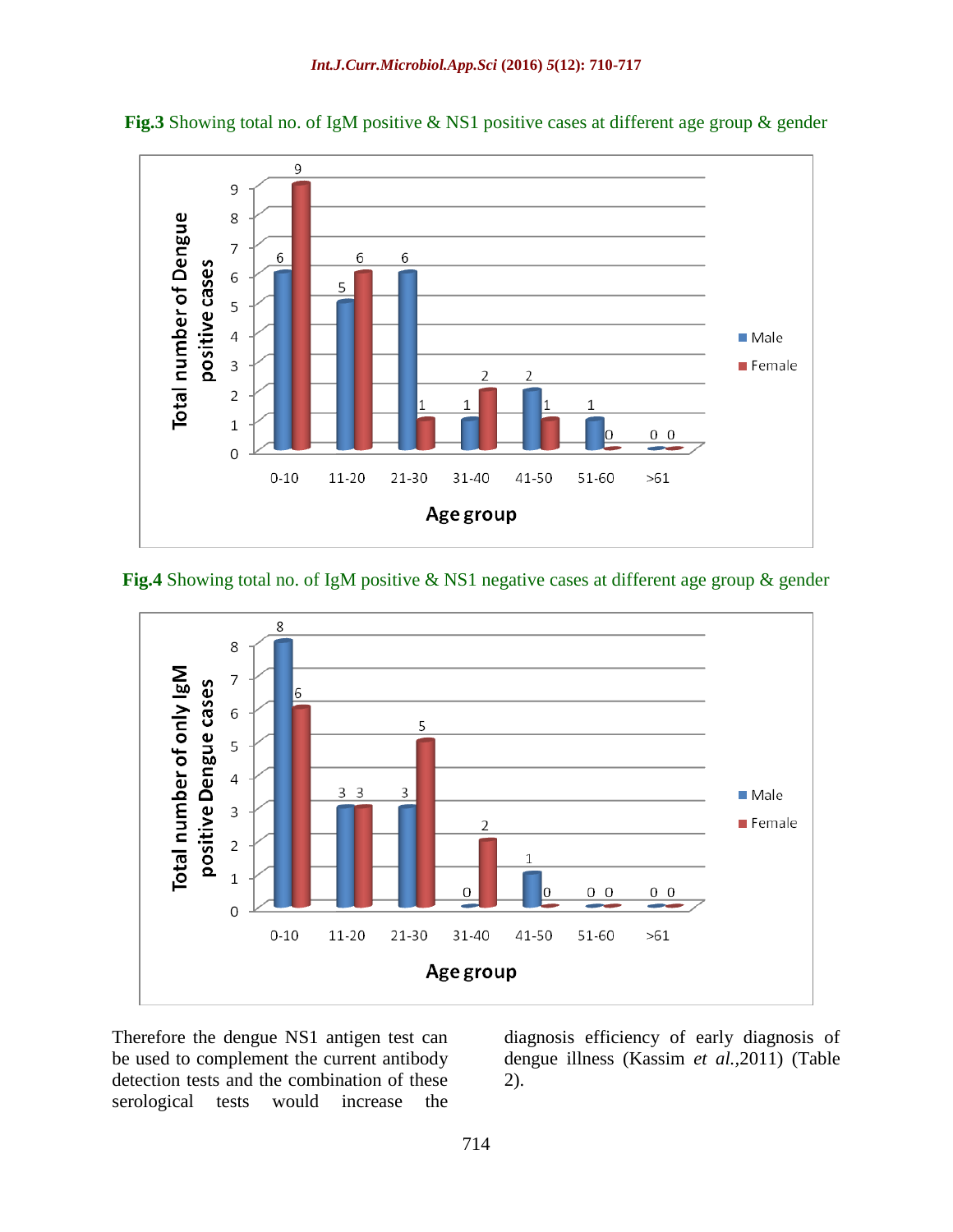In the present study, NS1 antigen was found to be present from day 2 till day 7 of illness and IgM was found from day 3 of the illness. According to a study by Alcon *et al* in 2002, NS1 antigen could be detected from day 1 till day 9 of illness (Alcon *et al.,* 2002). Wang *et al* in 2010 shows NS1 antigen may be detected upto day 14 of illness and IgM will be found from day 3 of illness (Wang *et al.,* 2010) (Table 2). Studies by Kumaraswamy *et al.,* 2007, showed that dengue NS1 Ag ELISA to be more sensitive for diagnosis in the acute phase of primary infection than the secondary infection (Kumaraswamy *et al.,* 2007) (Table 2).

In our study, the highest number of cases belonged to the younger age group and males clearly outnumbered females which was in concordance with Gupta *et al*., and Chakravarti *et al.,* study which also showed maximum cases in age group of 21-30 years and male prepordance (Gupta *et al.,* 2006 and Chakravarti *et al.,* 2005). The young adults getting more affected reflects the presence of non-immune adult population falling prey to the circulating serotype of dengue virus and involvement in outdoor activities making them more exposed to mosquito bite. Contrasting results were reported by Madhulika *et al*., 2013 with highest prevalence in females (Madhulika *et al.,* 2013) (Table.3, 4, 5, 6, 7).

In conclusion, our finding suggest that the NS1 antigen assay is very useful and specific tool for the diagnosis of acute dengue infection. However, the sensitivity of the NS1 assay is depended on the level of viremia and host humoral immune response Therefore, combined use of NS1 antigen with dengue IgM test could significantly improve diagnostic sensitivity of dengue infection. Hence by doing both NS1 antigen detection test and IgM antibody detection test, we can diagnose dengue fever early so

that the morbidity and mortality can be reduced. We also conclude that NS1 Ag is an effective tool for the diagnosis of DENV infection, especially with in first 7 days of illness.

#### **Acknowledgement**

I would like to express my profound gratitude to all the participants for their cooperation and for their immense faith they reposed in me.

#### **Conflict of Interest:** None to declare.

### **References**

- Alcon, S., Talarmin, A., Debruyne, M. Falconar, A. Deubel, V. and Flamand, M. 2002. Enzyme linked immunosorbant assay specific to Dengue virus type 1 non structural protein NS1 reveals circulation of the antigen in the blood during the acute phase of disease in patients experiencing primary or secondary infection. *J. Clin. Microbiol.,* 40(2): 376-81.
- Ampaiwan, C., C. Wathanee, P. Viroj, T. Kanchana, L. Sarapee and Sutee, Y. 2008. The use of Nonstructural protein 1 antigen for the early diagnosis during the febrile stage in patients with dengue infection. *J. Paed. Infect. Dis.,* 27:43-8.
- Andries, A.C., V. Duong, C. Nagan, S. Ong, R. Huy, Sroin, K.K. *et al*. 2012. Field evaluation and impact on clinical management of a rapid diagnostic kit that detects dengue NS1, IgM and IgG. *PLoS Negl. Trop. Dis.,* 6(12): e1993.
- Bessof, K., M. Delorey, W.Sun and Hunsperger, E. 2008. Comparison of two commercially available dengue virus (DENV) NS1 capture enzyme-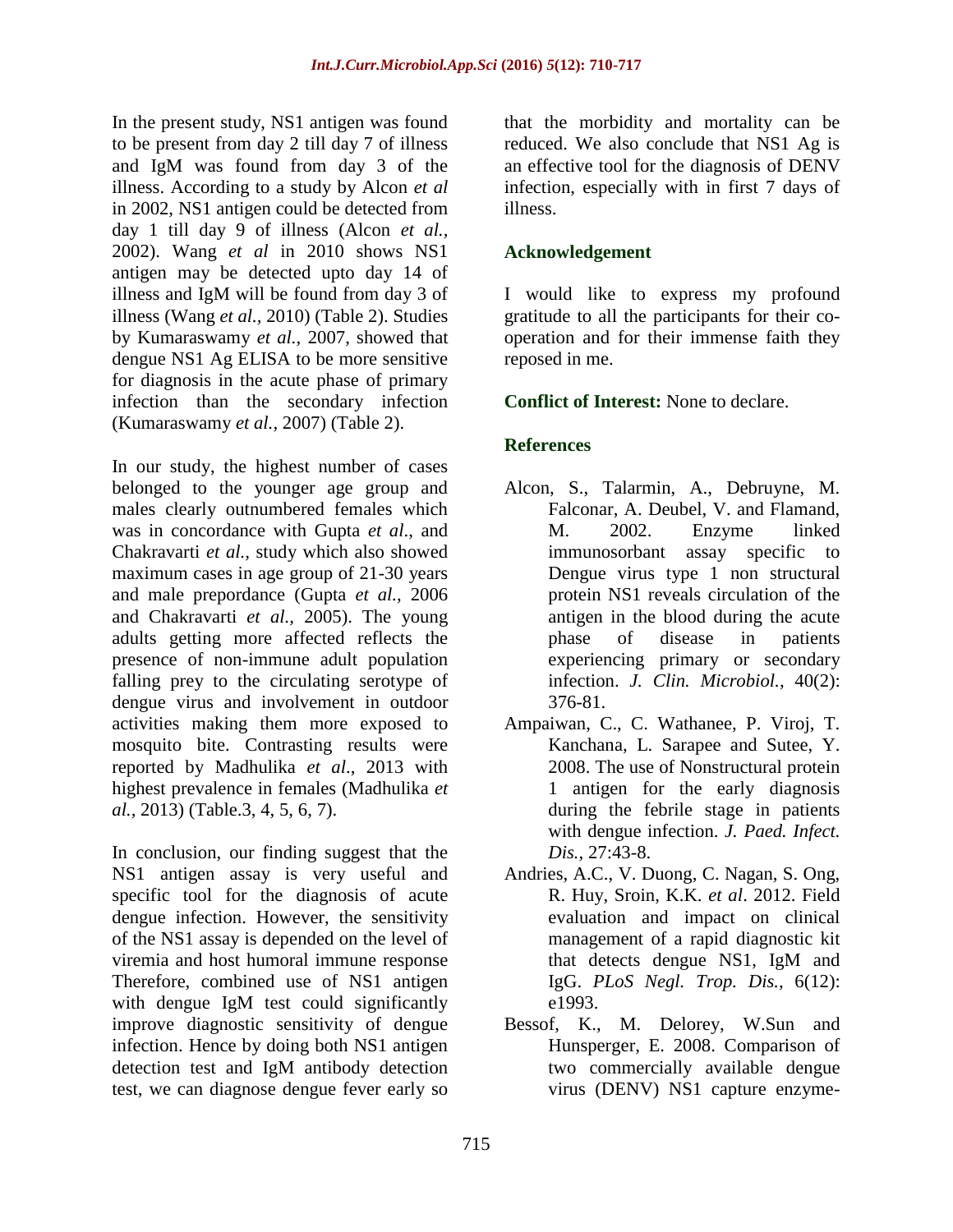linked immunosorbent assays using a single clinical sample for diagnosis of acute DENV infection. *Clin. Vaccine Immunol.,* 15: 1513-8.

- Cecilia, D., M.B. Kakade, A.B. Bhagat *et al*. 2011. Detection of dengue-4 virus in Pune, Western India after an absence of 30 years - its association with two severe cases,‖ *Virol. J.,* 8(46).
- Chakravarti, A., R. Kumaria. 2005. ―Ecoepidemiological analysis of dengue infection during an Outbreak of dengue fever, India,‖ *Virol. J.,* vol. 2, article 32.
- Datta, S., and Wattal, C. 2010. Dengue NS1 antigen detection: A useful tool in early diagnosis of dengue virus infection. *Indian J. Med. Microbiol.,* 28:107 10.
- Dussart, P., B. Labeau, G. Lagathu, P. Louis, M.R.T. Nunes, Rodrigues, S.G, *et al*. 2006. Evaluation of an Enzyme Immunoassay for detection of dengue virus NS 1 antigen in human serum. *Clin. Vaccine Immunol.,* 13: 1185-90.
- Gubler, D.J., and Meltzer M. 1999. Impact of dengue/dengue hemorrhagic fever on the developing world. *Adv. Virus Res.,* 53: 35‑70.
- Gupta, E., L. Dar, G. Kapoor, S. Broor. 2006. The changing epidemiology of dengue in Delhi, India. *Virol. J.* 3(92).
- Halstead, S.B. 2007. Dengue. *Lancet,* 370: 1644‑52.
- Kassim, F.M., M.N. Izati, Y.M. Apandi and Saat, Z. 2011. Use of dengue NS1 antigen for early diagnosis of dengue virus infection. *Southeast Asian J. Trip. Med. Public Health,* 42(3): 562- 9.
- Kulkarni, R.D., S.S Patil, G.S. Ajantha, A.K. Upadhya, A.S. Kalabhavi, Shubhada, R.M, *et al*. 2011. Association of platelet count and serological markers of dengue

infection importance of NS1antigen. *Indian J. Med. Microbiol.,* 29: 359-62.

- Kumaraswamy, V., Wahab, A.H., Chau, S K., Hassan, Z., Chem, YK., Mohammad, M. *et al*. 2007. Evaluations of a commercial dengue NS1 antigen capture ELISA for laboratory diagnosis of acute dengue virus infection*. J. Virol. Methods,* 140(2): 75-9.
- Madhulika, Mistry, Yogesh, Goswami, Rajesh, K., Chudasama, Dhara, Thakkar. 2015. Epidemiological and demographic characteristics of dengue disease at a tertiary care centre In Saurashtra region during the year 2013. *J. Vector Borne Dis.,* 52: 299– 303**.**
- Sathish, N., T.S. Vijayakumar, P. Abraham and Sridharan, G. 2003. Dengue fever: its laboratory diagnosis, with special emphasis on IgM detection. *Dengue Bull.,* 27: 116-21.
- Schilling, S., D. Ludolfs, V.A. Le and Schmitz, H. 2004. Laboratory diagnosis of Primary and secondary dengue infections. *J. Clin. Virol.,* 31: 179-84.
- Tathe, S., V.V. Chincholkar, D.M. Kulkarni, S.L. Nilekar, R.S. Ovhal and Halgarkar, C.S. 2013. A study of NS1 antigen and platelet count for early diagnosis of dengue infection. *Int. J. Curr. Microbiol. App. Sci.,* 2(12): 40- 44.
- Tricou, V., H.T. Vu, N.V. Quynh, C. Nguyen, H.T. Tran, Farrar, J. *et al*. 2010.Comparison of two dengue NS1 rapid tests for sensitivity, specificity and relationship to viraemia and antibody responses. *BMC Infect. Dis.,*  10: 142 .
- Vaughn, D.W., S. Green, S. Kalayanarooj *et al*., 2000. Dengue viremiaiter, antibody response Pattern, and virus serotype correlate with disease